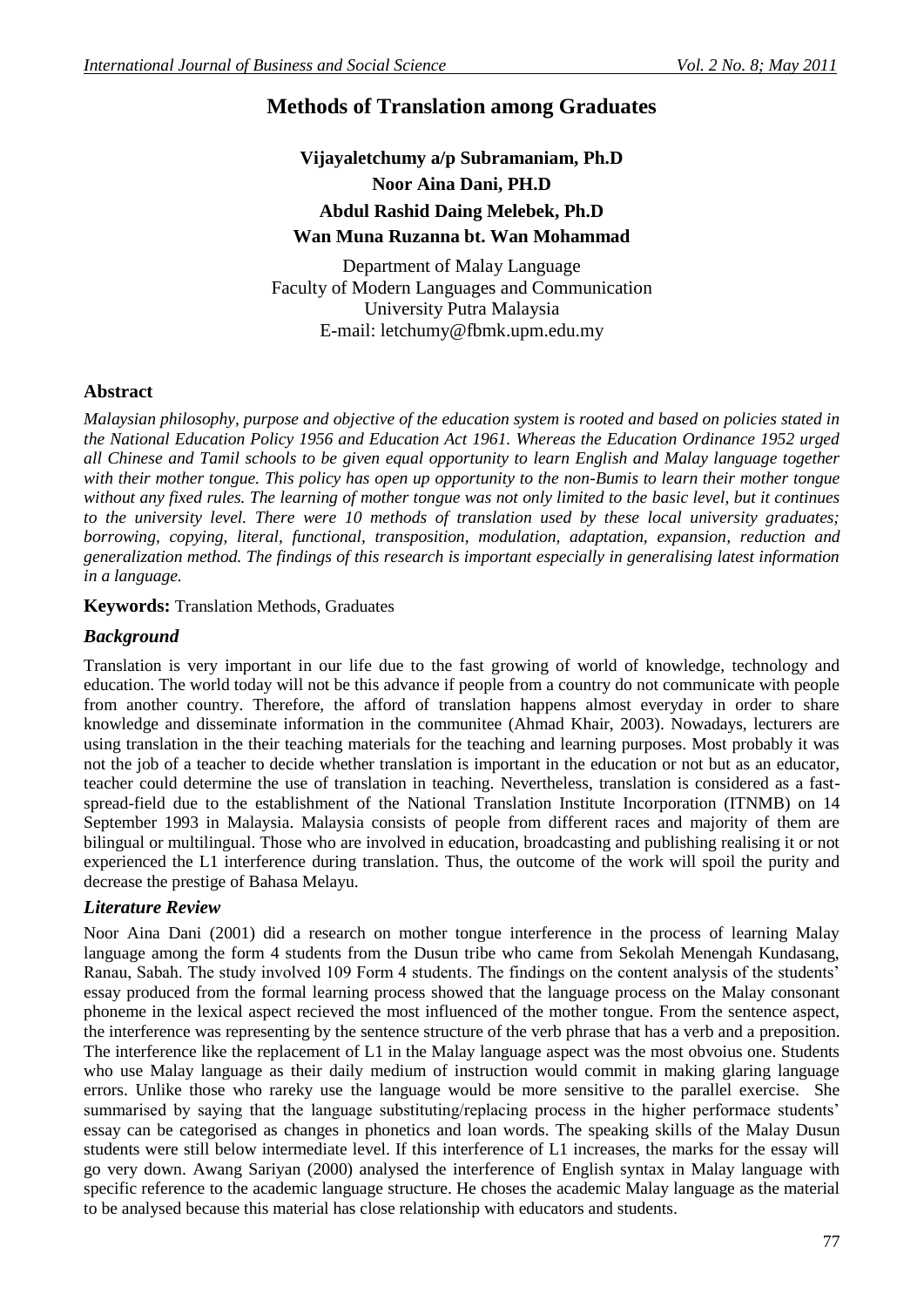Besides that, these academics who used this academic language long before the birth of the other academics received their education via Malay language as the medium of instruction was the cohort that was educated in English. Therefore, concepts and the academics transitional signals went into the Malay language through English, especially from the field of translation and English referic materials. He analysed almost 10 books that comprised of text and reference books from the secondary and unversity level. The books covered both fields pure and social sciences. The findings revealed that 15 aspects of English syntax interfered these academic discourse. He also found that there were 11 obvious aspects; sentence structure, common pattern, indefinite quantifiers, articles, subject-predicate, active-passive, "called" passive structure, copula, definition and relative definition. There was one case study on the interference of mother tongue in the learning process of Malay language among Indian students done by Suthanthiradevi J.N.J. Money (1996). The findings showed that, the were many problems faced by these Indian students in learning Malay language. One of the problems detected was the pronunciation of the /r/ sound. This was due to factors like lack of exposure of the target language, attitudes of both teachers and students and interference of L1 on L2.

Teo Kok Seong (1992) also had a study on L1 interference and his involved a group of mixed Chinese in Kelantan. The findings revealed the interference of Malay language in the form of Kelantan Malay dialect onto these mixed Chinese students" L1 from the aspect of words arrangement in the development of a phrase. Data were collected through the interview sessions between the researcher (original speaker of Chinese Hokkien dialect) and his middle-aged friends who have been using the dialect for ages to ensure the reliability of the data.

# *Methodology*

Researcher chose eight universities that have Language Department and they are Universiti Putra Malaysia (UPM), Universiti Kebangsaan Malaysia (UKM), Universiti Malaya (UM), Universiti Sains Malaysia (USM), Universiti Pendidikan Sultan Idris (UPSI), Universiti Teknologi Malaysia (UiTM, Kelantan), Universiti Teknologi Mara (UTM, Skudai) and Universiti Darul Iman Malaysia (UDM). The respondents were the university graduates thet comprised of Malay, Chinese and Indian. Respondents were given questionnaire and one English text to be translated into Malay language.

# *Findings of the Study*

Translation process is an activity of transfering information from the source language to the target language. During the translation process, translator will normally face variety of methods to transfer the information from the source language to the target language. Translator is trying his best to act as a "bridge" to beautifully pass the knowledge without any doubts and somehow very similar to the original text. For this aim, researcher has analysed frequency in methods of translation which have been applied by the Public Institution of Higher Education students in translating materials in 10 methods of translation based on their race. This can be shown in Chart 1 as follows:



### **Chart 1:** Translation Method Application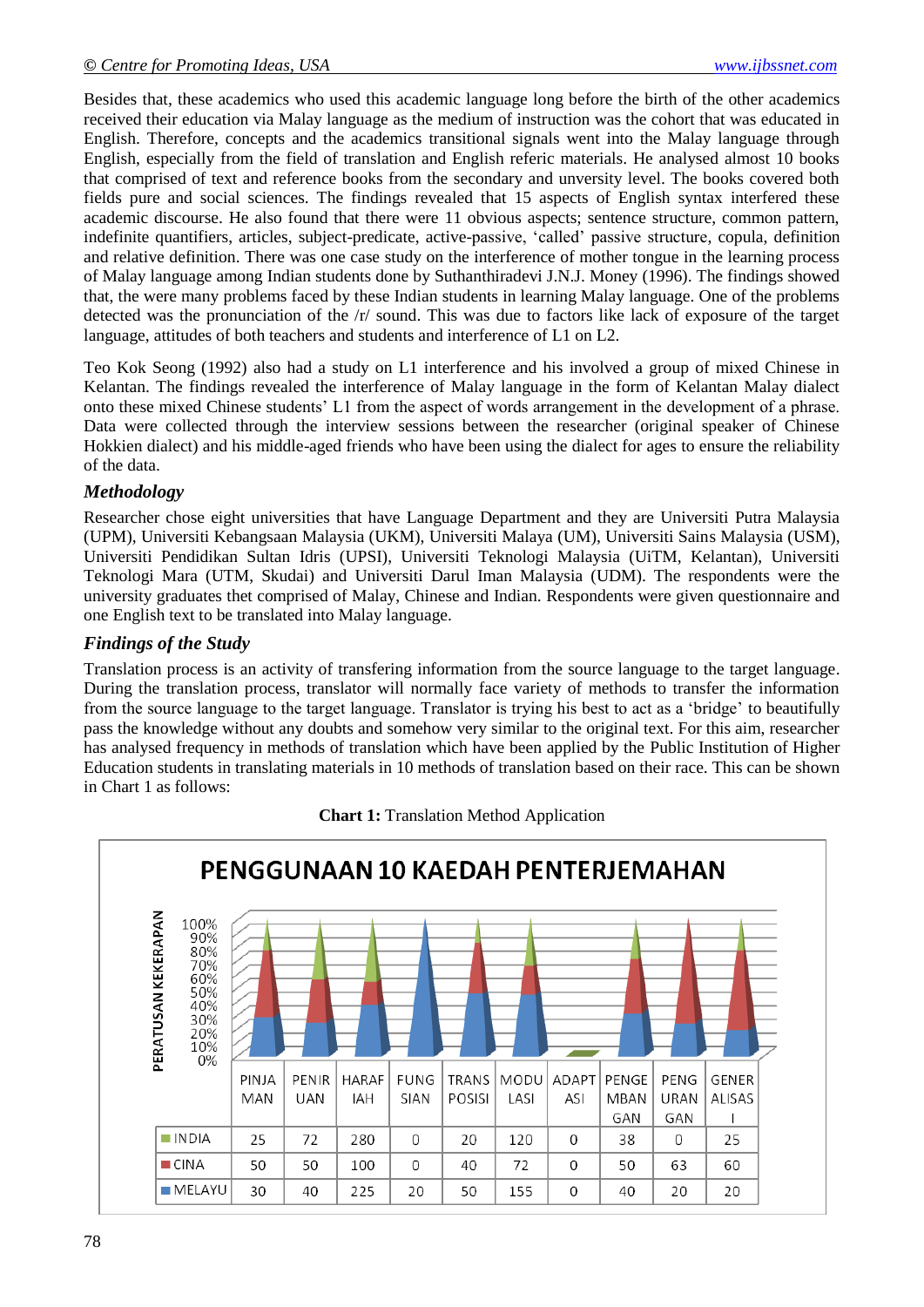Based on Chart 1 above, researcher has analysed a few translation materials and divided them into 10 translation methods according to their frequency of usage. The analysis showed that, the highest frequency of the translation method among the Malay graduates were literal method with 225 times. However, the least frequent method used was the functional method (20 times), expansion (40 times) and generalisation (20 times). The frequent usage of this literal method has proven that these Malay graduates translated the source text and written in a simple language. Moreover, this literal method usually was used by lending the terms in the source language and changing them according to the spelling of the target language. This simplified the translation process among the Malay graduates. The literal method also has made the changing of every word in the source language to the target language possible. The structure of the source language also was moved to the target language without any big changes happened.

The literal translation has made every word in the source language to be replaced with the suitable target language. This is shown as examples below:

- *Spending more time around the family dinner table-and less time in front of the TV-can help prevent children from getting fat, a new study shows.* Meluangkan lebih masa makan malam bersama keluarga dan mengurangkan masa menonton televisyen dapat membantu mencegah kanak-kanak dari menjadi gemuk, dapatan kajian yang dijalankan.
- *"Families need to work together to help children maintain a healthy weight," Gable said. "Even the simple things, like how often families eat together and the amount of time that children spend watching television, play a role in children's weight status."*

"Keluarga memainkan peranan penting dalam membantu kanak-kanak dalam menjaga kestabilan berat badan mereka secara sihat", kata Gable. "Walaupun nampak remeh iaitu seperti berapa kerap sesebuah keluarga yang mengamalkan makan bersama dan jumlah masa yang digunakan oleh kanak-kanak untuk menonton televisyen, ianya memainkan peranan dalam menentukan status berat badan seseorang kanakkanak itu."

- *To identify factors associated with being or becoming overweight, Gable and her team divided the 8,000 children who were participating in a national, long-term study into three group.* Untuk mengenal pasti faktor yang dikaitkan dengan kegemukan atau yang akan menjadi gemuk, Gable beserta rakan-rakannya telah membahagikan 8,000 orang kanak-kanak yang telah menjadi peserta peringkat kebangsaan kepada pendidikan jangka panjang dalam tiga kumpulan.
- *The risk of being persistent overweight increased by 3% for every additional hour a child spent watching TV each week, the researchers found, while each family meal missed per week increased the risk of persistent overweight by 8%.*

Risiko untuk kenaikan berat badan meningkat sebanyak 3 % setiap tambahan jam seseorang kanak-kanak menonton televisyen setiap minggu. Para penyelidik mendapati apabila sesebuah keluarga yang terlepas untuk makan bersama setiap minggu mempunyai risiko peningkatan berat badan sebanyak 8 %.

 *Living in a neighborhood perceived as unsafe for outside exercise also substantially increased the risk of being overweight.* Tinggal di kawasan kejiranan yang dilihat tidak selamat untuk melakukan sebarang senaman di luar

rumah turut mempengaruhi risiko mengalami berat badan yang berlebihan.

- *Children who stayed at a normal weight throughout the study watched 14.12 hours of TV a week* Kanak-kanak yang mengekalkan berat badan yang normal sepanjang pembelajaran menonton tv selama 14.12 jam seminggu
- *Children who did not become overweight ate 10.26 meals a week with their families, compared with 9.54 for children who became overweight and 9.57 for persistently overweight children.* Kanak-kanak yang tidak mengalami penambahan berat badan telah makan sebanyak 10.26 untuk setiap hidangan pada setiap minggu bersama dengan keluarga, jika dibandingkan dengan 9.54 setiap hidangan untuk kanak-kanak yang menjadi gemuk dan 9.57 hidangan untuk kanak-kanak yang gemuk.
- *"Children rely on parents to initiate such things as family mealtimes and to set limits on children's TV time," Gable told Reuters Health.* "Kanak-kanak bergantung kepada ibu bapa untuk memulakan sesuatu seperti makan bersama keluarga

dan menetapkan had jam bagi kanak-kanak untuk menonton televisyen," kata Gable kepada Reuters Health.

 *"Teaching children about healthy habits requires the whole family's involvement; children are not going to learn these things on their own." -Anne Harding, Reuters*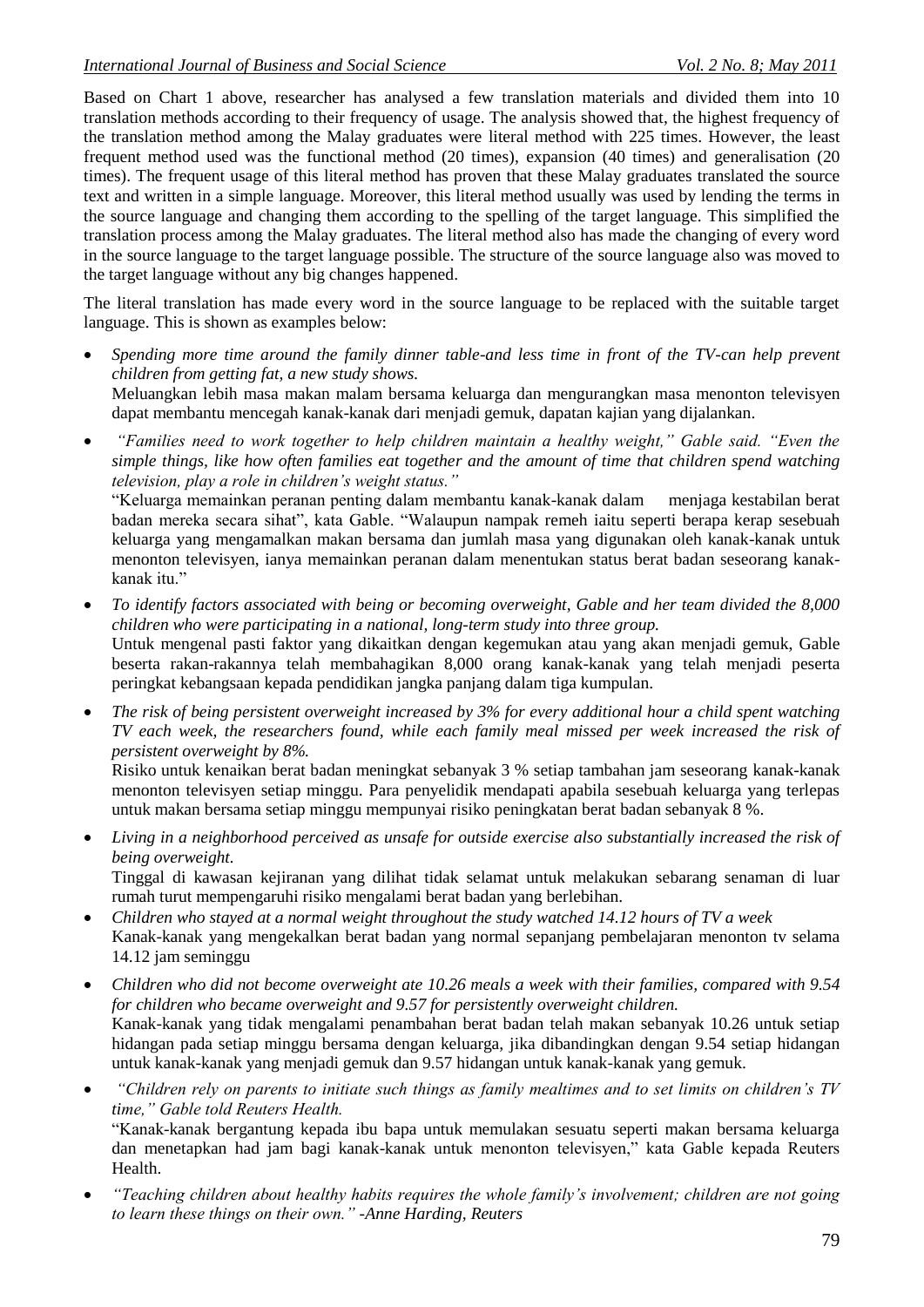"Mengajar kanak-kanak mengenai tabiat yang sihat memerlukan penglibatan seluruh ahli keluarga kerana kanak-kanak tidak akan belajar mengenainya dengan sendiri." – Anne Harding, Reuters

As for the Chinese graduates, modulation method had the highest frequency in translating the translation materials with 72 times. While, the least frequent method was borrowing (50 times), copying (50 times) and expansion (50 times). The modulation method was used with similar purpose to the transposition method that is to send message with a neutral, relax and easy to be undertood kind of way. Through this method there was a slight different at the lexical level in the translation method but the meaning of the text remained. There was also a changed in the way the message was being presented in the source language but it did not touch the meaning. Through the qualitative analysis conducted even though the Chinese graduates adapted this method, the researcher found that the original meaning has been changed and it affected the real meaning of the source language. The meaning sent in the translation materials had the interference of the mother tongue especially from the aspect of meaning. Besides that, through the questionnaire the information on the respondents' background showed that the respondents had high exposure and academic achievement in their mother tongue. This was proven by looking at their reading and level of mastering the source language was low until it affected the translation meaning. It was shown as examples below:

 *And the fewer meals children ate each week with their families, the more likely they were to put on excess kilos*.

Kekerapan makan bersama ahli keluarga yang rendah juga akan menyebabkan kanak-kanak menjadi lebih berat dari sebenarnya.

 *And the fewer meals children ate each week with their families, the more likely they were to put on excess kilos.*

Kanak-kanak didorong dalam penambahan berat badan sekiranya mereka makan bersama ahli keluarga pada setiap minggu berkurangan.

 *"Families need to work together to help children maintain a healthy weight," Gable said. "Even the simple things, like how often families eat together and the amount of time that children spend watching television, play a role in children's weight status."*

Gable berkata bahawa ahli keluarga memainkan peranan yang penting dari segi keadaan berat badan budak. Maka, ahli keluarga haruslah bekerjasama untuk membantu budak mengamalkan tahap berat badan yang sihat. Ia sebenarnya mudah seperti makan dan menonton televisyen bersama keluarga.

- *those who had never been overweight: those who began the study at a normal weight, but then become overweight throughout the study* kumpulan pertama ialah kanak-kanak yang tidak melebihi berat badan, kedua ialah kanak-kanak yang berada dalam keadaan biasa dan menjadi lebih berat atau bagi kanak-kanak yang telah melebihi berat badan.
- *The risk of being persistent overweight increased by 3% for every additional hour a child spent watching TV each week, the researchers found, while each family meal missed per week increased the risk of persistent overweight by 8%.*

Peningkatan 3% menjadi lebihan berat badan jika kanak-kanak menambahkan masa menonton TV dalam satu minggu. Selain itu, kajian juga menunjukkan bahawa jika sebuah keluarga mengurangkan masa makan dalam setiap minggu, ini akan menyebabkan peningkatan berat badan kanak-kanak sebanyak 8%.

 *The risk of being persistent overweight increased by 3% for every additional hour a child spent watching TV each week, the researchers found, while each family meal missed per week increased the risk of persistent overweight by 8%.*

Bagi budak yang menonton televisyen selama tiga jam seminggu, risiko menghadapi berat badan berlebihan adalah sebanyak tiga peratus. Bagi mereka yang tidak makan dalam seminggu, risiko menghadapi berat badan berlebihan adalah sebanyak lapan peratus.

 *Living in a neighborhood perceived as unsafe for outside exercise also substantially increased the risk of being overweight.*

Mereka menyedari bahawa aktiviti luar bagi kehidupan dalam suasanan kejiranan adalah tidak selamat. Faktor ini juga akan membawa risiko berat berlebihan.

 *Children who stayed at a normal weight throughout the study watched 14.12 hours of TV a week, compared with 15.63 hours for those who became overweight and 16.09 hours for those who were overweight for the entire study period.*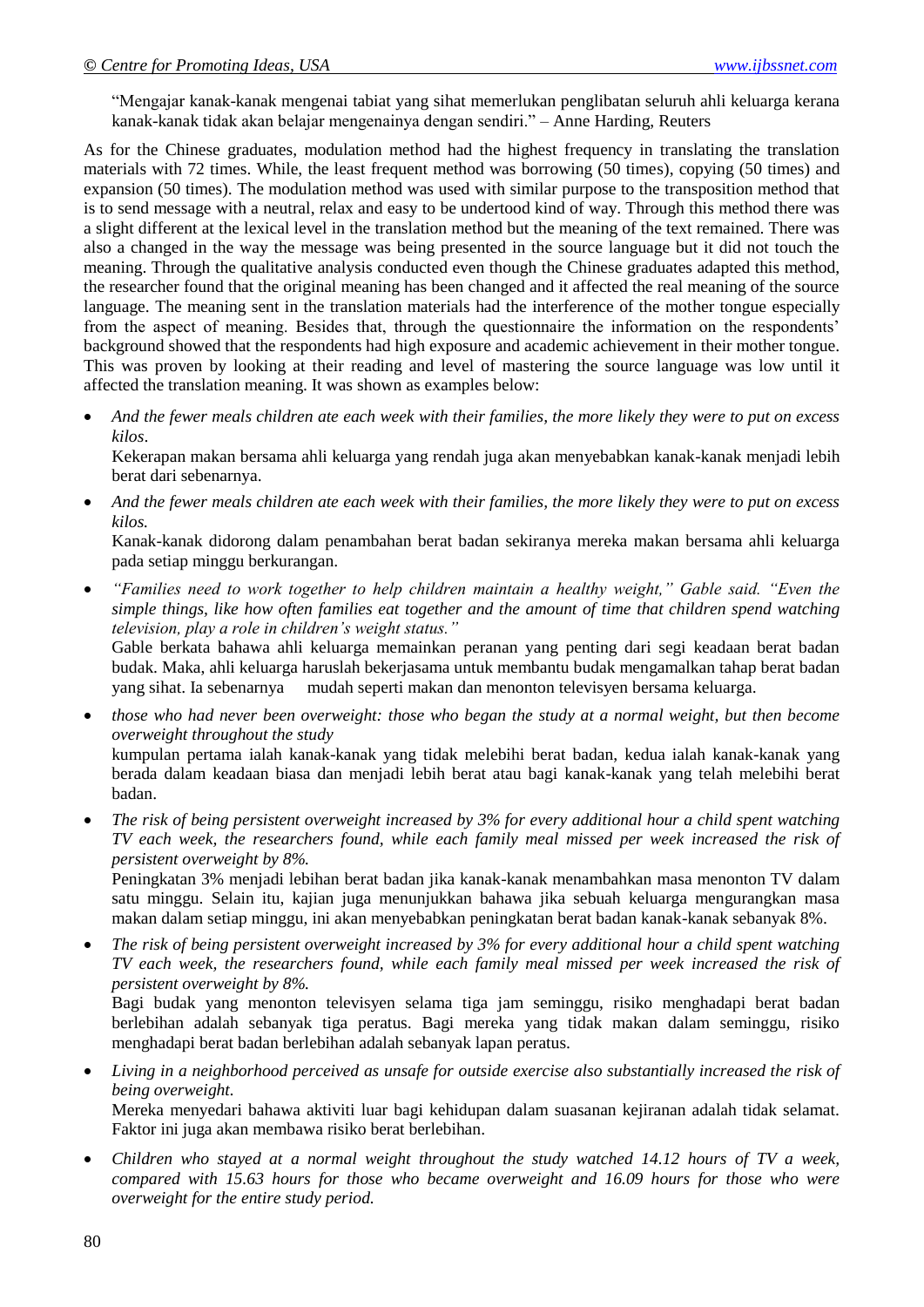Sepanjang kajian ini, budak dalam berat badan normal, menonton televisyen selama 14.12 jam berbanding dengan budak berbadan berat berlebihan selama 16.09 jam dan budak dimana berat badan mereka menjadi lebih dalam kajian ini ialah 15.63.

Last but not least, the Indian graduates also had literal method as the highest translation method from the study with 280 times. The least obvious method was the transposition method (20 times). The range of the frequency was big. Nevertheless, the outcome of the translation was different compared to the Malay graduates through the qualitative anaylisis. The mother tongue interference was very low in the meaning aspect of translation materials. This happened because the Indian graduates had exposed themselves highly to the English language. This factor also has contributed to these students to frequently borrow terms from the source language or modify the spelling to the target language. The Indian graduates managed to translate the materials in the simplest format but packed with both the implicit (knowledge) and explicit (knowledge and experience) linguistic knowledge. The knowledge in linguistics has been applied by these students in their translation. Examples are shown as follows:

- *Spending more time around the family dinner table-and less time in front of the TV-can help prevent children from getting fat, a new study shows.* Lebih kerap makan bersama keluarga dan kurangkan masa menonton TV boleh menghalang kanakkanak menjadi gemuk. Demikianlah hasil kajian yang telah dijalankan.
- *University of Missouri, Columbia* Universiti Missouri, Columbia.
- *from kindergarten to third grade* kelas tadika sehingga ke gred 3

sememangnya gemuk.

 "Families need to work together to help children maintain a healthy weight," Gable said. "Even the simple things, like how often families eat together and the amount of time that children spend watching television, play a role in children"s weight status."

"Keluarga memainkan peranan penting dalam menentukan berat kanak-kanak," kata Dr. Gable. Walaupun ia kelihatan biasa sahaja seperti berapa kerap keluarga makan bersama dan jumlah masa kanak-kanak menonton TV memainkan peranan penting dalam menentukan berat kanak-kanak.

 *To identify factors associated with being or becoming overweight, Gable and her team divided the 8,000 children who were participating in a national, long-term study into three group: those who had never been overweight: those who began the study at a normal weight, but then become overweight throughout the study.*

 Bagi menentukan faktor-faktor berkaitan dengan masalah berat badan, Gebel telah membahagikan 8000 kanak-kanak kepada 3 kumpulan.Yang pertama, kanak-kanak yang tidak gemuk, kedua kanakkanak yang berat badan yang biasa pada mulanya dan menjadi gemuk kemudiannya; yang ketiga ialah kanak-kanak yang gemuk sepanjang tempoh kajian.

 *The risk of being persistent overweight increased by 3% for every additional hour a child spent watching TV each week, the researchers found, while each family meal missed per week increased the risk of persistent overweight by 8%.*

Risiko menjadi gemuk pada kadar yang tetap meningkat sebanyak 3% bagi setiap jam tambahan seorang kanak-kanak menonton TV setiap minggu, menurut para pengkaji, manakala setiap masa makan bersama keluarga yang ditinggalkan dalam seminggu menaikkan risiko menjadi gemuk secara tetap sebanyak 8%.

 *The risk of being persistent overweight increased by 3% for every additional hour a child spent watching TV each week, the researchers found, while each family meal missed per week increased the risk of persistent overweight by 8%.*

Keputusan kajian menunjukkan bahawa risiko sentiasa gemuk naik 3% setiap tambahan jam seseorang kanak-kanak menonton TV setiap minggu.Kajian yang sama menunjukkan bahawa seorang kanakkanak yang tertinggal makan sekali satu minggu, risiko sentiasa berat naik 8%.

 *Children who did not become overweight ate 10.26 meals a week with their families, compared with 9.54 for children who became overweight and 9.57 for persistently overweight children.* Kanak-kanak yang tidak menjadi gemuk mencatatkan 10.26 masa makan bersama keluarga, berbanding 9.54 bagi kanak-kanak yang menambah berat badan berlebihan dan 9.57 bagi kanak-kanak yang